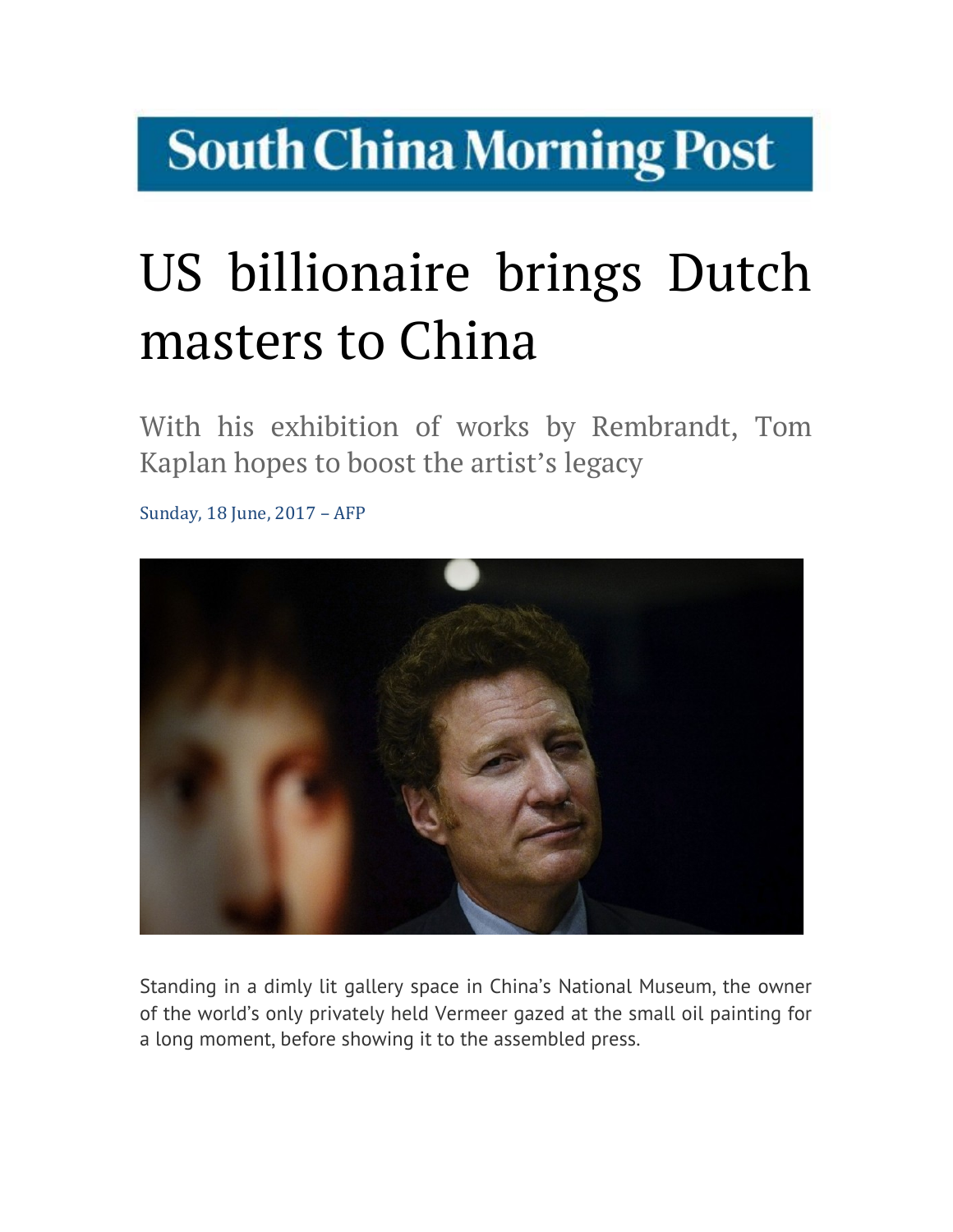Since American billionaire Tom Kaplan purchased the piece in 2008, it has spent most of its time on loan to various museums around the world.

When the investor – who made his fortune betting on precious metals and natural gas – and his wife began buying up works by 17th century Dutch painters in 2003, their goal was to take "paintings from the private domain and return them to the public", he said.

Now the collection is set to find its biggest audience yet when a selection of about 70 of its more than 250 works goes on show from Saturday until September 3 just steps from Tiananmen Square.



The mainland is the first stop on a world tour of the works, known as the laider Collection of the Dutch town where many of its contributors plied Leiden Collection after the Dutch town where many of its contributors plied their trade during the European nation's golden age.

After three months in Beijing, the exhibition will move to a private museum in Shanghai before heading to Russia and then the United Arab Emirates. The National Museum, according to officials, has passed the Louvre to become the world's most visited, and if all goes according to plan, the exhibition will see hundreds of thousands of visitors. private museum in Shanghai before heading to Russia and Russia and Russia and Russia and Russia and Russia and Russia and Russia and Russia and Russia and Russia and Russia and Russia and Russia and Russia and Russia and R